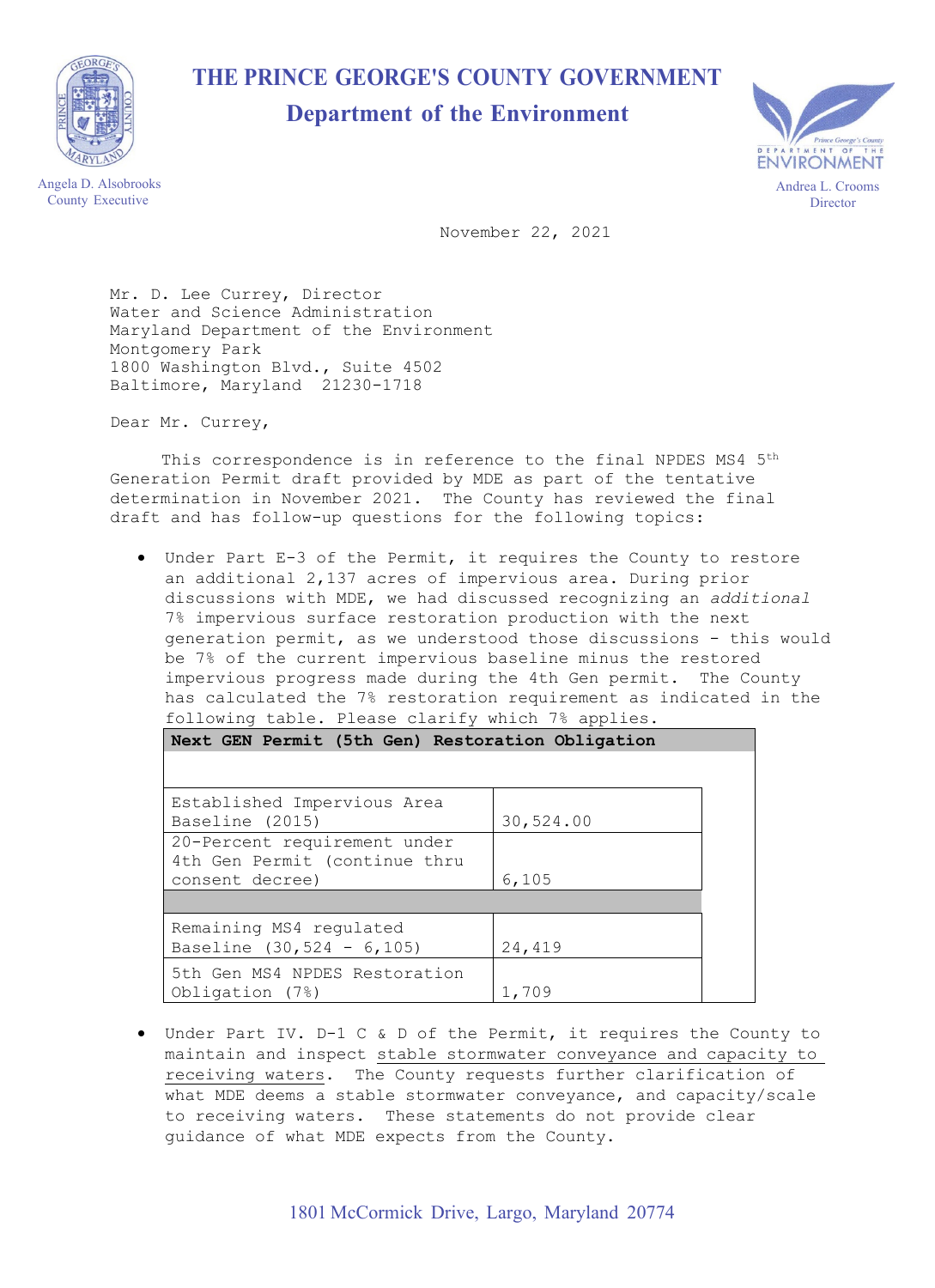Mr. D. Lee Currey November 22, 2021 Page Two

- Under Part IV. D-4-b-vi of the Permit, it requires the County to prepare written procedures for performing stormwater conveyance system inspections for removing debris that may cause clogging, backups, and flooding. The County requests further clarification of what MDE deems stormwater conveyance system inspection and how it relates to the Good Housekeeping Plan (GHP) objectives. Generally, stormwater conveyance inspections are conducted by the County through the stormwater management assets maintenance.
- Under Part IV. D. 4.b., the Permit requires the County shall develop, implement, and maintain a good housekeeping (GHP) for County-owned properties not required to be covered under Maryland's SW Industrial GP where activities listed in PART IV.D.4.a are performed. The permit also references separate GHPs may be developed for properties with similar use (e.g., recreation and parks properties, school properties). The County requests further clarification if GHPs for these other properties with "similar use" are a requirement of the County?

 The County appreciates the cooperation and partnership with MDE and looks forward to continued collaboration throughout the Next Generation Permit. Should you have any questions, please do not hesitate to contact me on these matters, for technical questions please contact Mr. Jeffery M. DeHan, Associate Director, SMD at (301)-883-5795.

Sincerely, nabel aara Andrea L Crooms

Director

cc: Suzanne Dorsey, Ph.D., Assistant Secretary, MDE

Jennifer Smith, Program Manager, Stormwater, Dam Safety and Flood Management Program, Water and Science Administration, MDE

Raymond Bahr, Deputy Program Manager, Stormwater, Dam Safety and Flood Management Program, Water and Science Administration, MDE

Stew Comstock, Program Review Division Chief, Stormwater, Dam Safety and Flood Management Program, Water and Science Administration, MDE

Michelle Russell, Deputy Director, DoE

Jeffrey M. DeHan, Associate Director, Stormwater Management Division, DoE